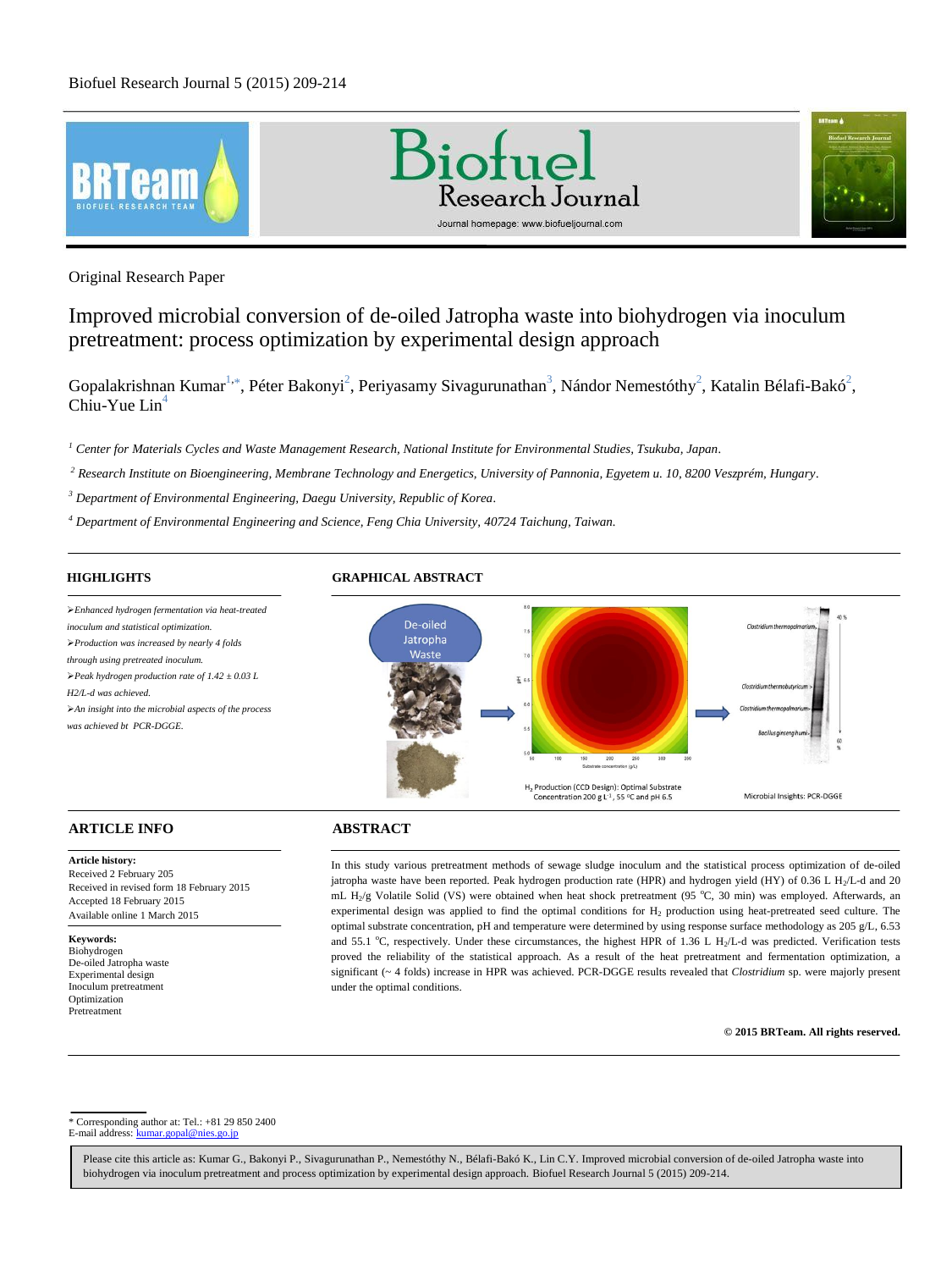### **1. Introduction**

The facts of ever increasing energy consumption, diminishing reservoirs of fossil fuels and threatening environmental problems awaked the scientists to find acceptable fuel alternatives both from the ecological and energetic points of views. As a result, various green energy carriers have been proposed, among which hydrogen is a promising candidate due to its unique characteristics (Akil and Jayanthi, 2014). However, the majority of hydrogen is currently derived from non-renewable sources such as methane conversion and oil/naphtha (Ewan and Allen, 2005). Consequently, clean technologies should be developed to make hydrogen a more attractive energy carrier. For this purpose, biological approaches are among the emerging opportunities (Hallenbeck, 2009). In fact, the dark fermentative way to produce hydrogen is one of the most extensively studied fields and is currently the most promising one when practicality is considered (Han et al., 2012; Wang et al., 2012; Diamantis et al., 2013; Sarma et al., 2013). However, utilization of abundant and inexpensive lignocellulosic wastes, such as de-oiled Jatropha waste (DJW) needs adequate microbial consortia (Fan et al., 2006). To obtain such bacterial populations, the seed pretreatment is often a key step. Nevertheless, the most appropriate technique to enrich the hydrogen-producing strains has to be found specifically for each case due to the diversities in the microbial population structure of seed sources of different origins (Mohammadi et al., 2011; Wang et al., 2011). In addition to the importance of seed pretreatment, it is also known that biotechnological hydrogen formation is influenced by the environmental conditions applied. Among them, temperature, pH and substrate concentration are most crucial (Hawkes et al., 2007; Wang and Wan, 2009a). Therefore, these factors must carefully be optimized to improve hydrogen generation e.g. by the experimental design approach (Wang and Wan, 2009b).

In our previous study, it was shown that the DJW could be successfully converted into hydrogen and methane by untreated, mixed microbial flora (Kumar and Lin, 2013). In this work, firstly, the selection of feasible seed pretreatment was attempted. Subsequently, the enhancement of hydrogen production was aimed by optimizing the substrate (i.e. DJW) concentration, pH and temperature using the experimental design approach.

#### **2. Materials and methods**

#### *2.1. Inoculum and DJW*

The seed inoculum was collected from a municipal wastewater treatment plant located in central Taiwan. The main features of the inoculum were previously described elsewhere (Kumar and Lin, 2013). The cellulose  $(14.1\%)$ , hemicellulose  $(24.2\%)$  and lignin  $(30.4)$  contents of the DJW were measured by the FIBERTEC<sup>TM</sup> analyzer as indicated in our previous study (Kumar et al., 2012).

#### *2.2. Inoculum pretreatment methods*

Several methods were tested for inoculum pretreatment. The heat shock treatment was conducted by heating the sludge in a water bath at 95  $^{\circ}$ C for 30 min. The acid pretreatment was performed by adjusting the pH of the sludge to 3.0 for 24 h. During base pretreatment, the pH of the sludge was increased to 11.0 and maintained for 1 d. The chemical treatment was carried out by adding  $KNO<sub>3</sub>$  (1000 mg/L) to the sludge. The combination of acid and heat pretreatment involved acidification and subsequent heat shock, meanwhile the base and heat strategy was also established by exposing the sludge firstly to base and then to heat, according to the procedure mentioned above.

#### *2.3. Experiment I: selection of efficient inoculum pretreatment method*

Batch vials (holding capacity of 225 mL) with a working volume of 150 mL were used for the fermentation. The bottles contained 30 mL of seed sludge (pretreated by various ways), dried DJW substrate to a final concentration of 50 g/L, 5 mL of the nutrient solution and drops of either 1N HCl or NaOH to adjust the pH of the solution to neutral. The final working volume was made up with tap water. The composition of the nutrient solution used can be found elsewhere (Kumar and Lin, 2013). The vials were purged with argon for 5 min to provide a fully anaerobic environment. Afterwards, the batch bottles were placed in a reciprocal air-bath shaker at 150 rpm agitation rate and temperature of  $55^{\circ}$ C. The volume and composition of the biogas formed were measured periodically.

#### *2.4. Experiment II: statistical parameter optimization*

The batch tests were performed by following the procedure given in Section 2.3, except that the batch vials used had a total and working volume of 125 mL and 60 mL, respectively. This change was made in order to reduce the amount of chemicals and substrate needed. The initial measurement conditions –substrate concentration, temperature and pH – were set according to the experimental design matrix (**Table 1**). A fivelevel central composite design (CCD) and response surface methodology (RSM) were used to optimize substrate concentration, pH and temperature. After optimization, verification experiments were conducted in parallel.

|  | ۱ |  |  |  |
|--|---|--|--|--|
|--|---|--|--|--|

**Table 1.**  Central composite design for optimizing the hydrogen production rate.

| Substrate concentration |            | <b>Temperature</b>  |                                         | <b>Initial pH</b> |          | $HPR*$      |  |
|-------------------------|------------|---------------------|-----------------------------------------|-------------------|----------|-------------|--|
| $X_1$ code              | $X_1(g/L)$ | X <sub>2</sub> code | $\mathbf{X}_2(^{\mathrm{o}}\mathbf{C})$ | $X_3$ code        | $X_3(1)$ | $(L H/L-d)$ |  |
| $-1$                    | 100        | $-1$                | 45                                      | $-1$              | 5.5      | 0.33        |  |
| $-1$                    | 100        | $-1$                | 45                                      | $\mathbf{1}$      | 7.5      | 0.35        |  |
| $-1$                    | 100        | $\mathbf{1}$        | 65                                      | $-1$              | 5.5      | 0.36        |  |
| $-1$                    | 100        | $\mathbf{1}$        | 65                                      | $\mathbf{1}$      | 7.5      | 0.35        |  |
| $\mathbf{1}$            | 300        | $-1$                | 45                                      | $-1$              | 5.5      | 0.47        |  |
| $\mathbf{1}$            | 300        | $-1$                | 45                                      | $\mathbf{1}$      | 7.5      | 0.48        |  |
| $\mathbf{1}$            | 300        | $\mathbf{1}$        | 65                                      | $-1$              | 5.5      | 0.46        |  |
| $\mathbf{1}$            | 300        | $\mathbf{1}$        | 65                                      | $\mathbf{1}$      | 7.5      | 0.45        |  |
| $-1.682$                | 32         | $\mathbf{0}$        | 55                                      | $\overline{0}$    | 6.5      | 0.32        |  |
| 1.682                   | 368        | $\boldsymbol{0}$    | 55                                      | $\overline{0}$    | 6.5      | 0.34        |  |
| $\boldsymbol{0}$        | 200        | $-1.682$            | 38                                      | $\overline{0}$    | 6.5      | 0.34        |  |
| $\mathbf{0}$            | 200        | 1.682               | 72                                      | $\overline{0}$    | 6.5      | 0.38        |  |
| $\boldsymbol{0}$        | 200        | $\mathbf{0}$        | 55                                      | $-1.682$          | 4.8      | 0.37        |  |
| $\boldsymbol{0}$        | 200        | $\mathbf{0}$        | 55                                      | 1.682             | 8.2      | 0.5         |  |
| $\mathbf{0}$            | 200        | $\mathbf{0}$        | 55                                      | $\overline{0}$    | 6.5      | 1.3         |  |
| $\mathbf{0}$            | 200        | $\mathbf{0}$        | 55                                      | $\overline{0}$    | 6.5      | 1.34        |  |
| $\boldsymbol{0}$        | 200        | $\mathbf{0}$        | 55                                      | $\overline{0}$    | 6.5      | 1.38        |  |
| $\boldsymbol{0}$        | 200        | $\boldsymbol{0}$    | 55                                      | $\boldsymbol{0}$  | 6.5      | 1.4         |  |
| $\mathbf{0}$            | 200        | $\mathbf{0}$        | 55                                      | $\overline{0}$    | 6.5      | 1.38        |  |

\* HPR: Hydrogen production rate

#### *2.5. Analytical procedures*

The soluble metabolic products (SMPs) including volatile fatty acids (VFAs) and alcohols (e.g. ethanol an butanol) were determined by GC-FID (Shimadzu GC-14, Japan). The volume of biogas was measured by a glass syringe at room temperature and 1 atm. The gas composition was analyzed by GC-TCD (China Chromatograph 8700T). All the measurement conditions are available in our previous work (Kumar and Lin, 2013). Kinetic analysis using the modified Gompertz equation was performed as previously reported (Kumar and Lin, 2013). Microbial community analysis (PCR-DGGE) was conducted by following the protocol described by Sivagurunathan et al., (2014).

#### **3. Results and discussion**

*3.1. Influence of various pretreatment methods on hydrogen yield and formation rate*

In **Figure 1A**, it can be seen that both biogas and hydrogen generation were highly dependent on the applied seed sludge pretreatment,

Please cite this article as: Kumar G., Bakonyi P., Sivagurunathan P., Nemestóthy N., Bélafi-Bakó K., Lin C.Y. Improved microbial conversion of de-oiled Jatropha waste into biohydrogen via inoculum pretreatment and process optimization by experimental design approach. Biofuel Research Journal 5 (2015) 209-214.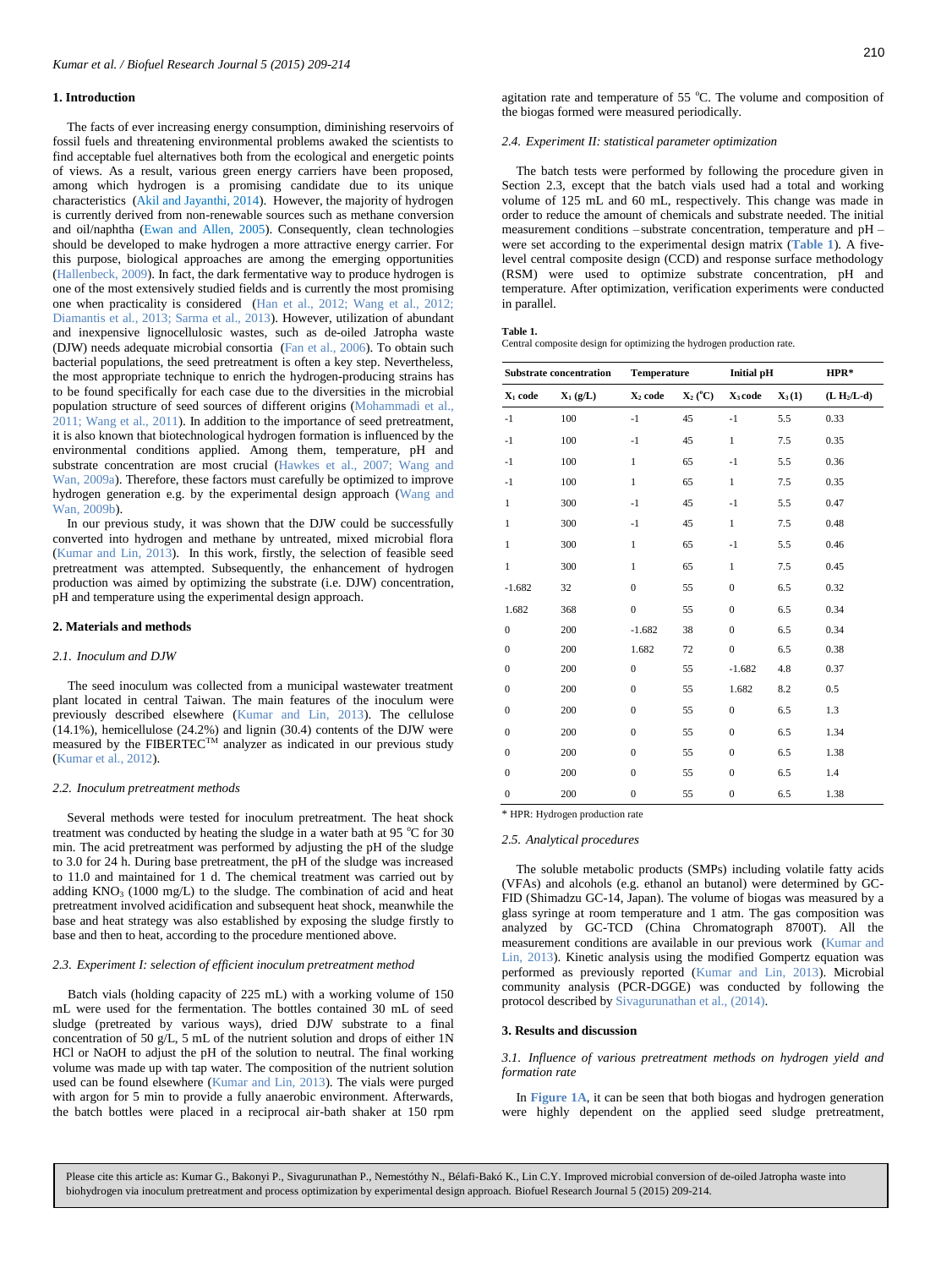demonstrating that selection of appropriate pretreatment is a key step for hydrogen generation. The obtained production performances are listed in **Table 2**, where it is shown that heat treatment was the most efficient method in comparison with the other methods employed. On the other hand, chemical, base and acid pretreatments as well as the control produced not only hydrogen but also methane. Thus, these methods were not suitable for efficient hydrogen production due to the co-generation of methane (Wang et al., 2012).



**Fig.1.** A: Progress curves of biogas and hydrogen fermentation for the various pretreatment methods, and B: SMP distribution of hydrogen fermentation for the various pretreatment methods (BuOH: butanol; EtOH: ethanol: HAc: acetate; HPr: propionate; HBu: butyrate; and HVa: valerate).

The reason assumed beyond the superiority of heat-associated treatment is that it preferentially enhances the growth of the endosporeforming *Clostridium* species, which are considered as good hydrogenproducers (Lin et al., 2006; Li and Fang, 2007). The kinetic analyses of the various pretreatment methods are tabulated in **Table 2**, where it could be observed that treatment conditions significantly influenced the bacterial lag phase time. This can be explained by the distinct adaptation capabilities of the microbes to the changes in the environmental conditions caused by the pretreatments applied.

#### *3.2*. *SMP distribution*

Monitoring the SMPs during anaerobic fermentation is suggested to be used to judge the bioreactor's performance and consequently the appropri[ateness of the availab](#page-5-0)le hydrogen producing cultures (Dabrock et al., 1992; Khanal et al., 2004).

The concentrations of VFAs and solvents formed in the hydrogen evolution step for different sludge pretreatment methods are summarized in **Figure 1B**, where it is indicated that the SMPs were dominated by butyric- and acetic acids accounting for 76.6-90.7% of the total SMPs.

The other side products such as propionate, valerate, and alcohols showed less significant contributions (9.3-23.4%) to the total SMPs. The high HBu/HAc ratio indicated an efficient biohydrogen generation system, since efficient hydrogen production is usually associated with high HBu production. Similar findings were reported in other studies as well (Lin and Chang, 1999; Chen et al., 2002; Lin et al., 2006; Demirbas, 2007; Hawkes et al., 2007).

According to **Figure 1B**, it can be pointed out that the highest HBu/HAc ratio (3.1) could be attained via applying heat pretreatment. These research findings demonstrate that metabolic activity (e.g. SMPs release) of the microbes is related to the pretreatment method used to promote the growth of the reliable hydrogen-evolving organisms.

#### *3.3. Optimization of process parameters affecting biohydrogen production*

The main operational parameters in biohydrogen production are substrate concentration, temperature and pH. In order to evaluate their effects on hydrogen fermentation of DJW, central composite design and response surface methodology were employed.

During these experimental runs, the heat-pretreated sludge was used. The experimental design matrix along with the corresponding response values of the dependent variable HPR are shown in **Table 1**.

The levels of the independent variables were chosen based on the preliminary experimental results. Analysis of Variance (ANOVA) was carried out by using Statistica 8 software to get the significance of each process variable. The results of ANOVA are listed in **Table 3**. The impacts of the parameters scoped were ranked based on the obtained *Pvalues*.

Basically, a smaller *P-value* stands for higher influence and only factors having *P-values* <0.05 can be considered as statistically important ones (Guo et al., 2009).

Accordingly, as it can be seen in **Table 3**, all the input variables studied in this work could affect biohydrogen formation in a statistically significant manner. As a result of the statistical evaluation, a mathematical model describing the hydrogen production, more specifically the HPR in connection with substrate concentration, pH and temperature could be established (**Eq. 1**):

 $HPR = 1.356 + 0.037X_1 - 0.345X_1^2 + 0.004X_2 - 0.334X_2^2 + 0.017X_3$  $0.308X_3^2 - 0.009X_1X_2 - 0.001X_1X_3 - 0.006X_2X_3.$  **(Eq. 1)** 

In the present study, according to the ANOVA results, the  $R^2$  value of 0.986 suggested that there was a reliable agreement between the experimental data and the values predicted by the model (Chong et al., 2009). Using the results obtained the contour plots could be constructed with the two-dimensional projections of the fitted three-dimensional surfaces (**Fig. 2**).

Please cite this article as: Kumar G., Bakonyi P., Sivagurunathan P., Nemestóthy N., Bélafi-Bakó K., Lin C.Y. Improved microbial conversion of de-oiled Jatropha waste into biohydrogen via inoculum pretreatment and process optimization by experimental design approach. Biofuel Research Journal 5 (2015) 209-214.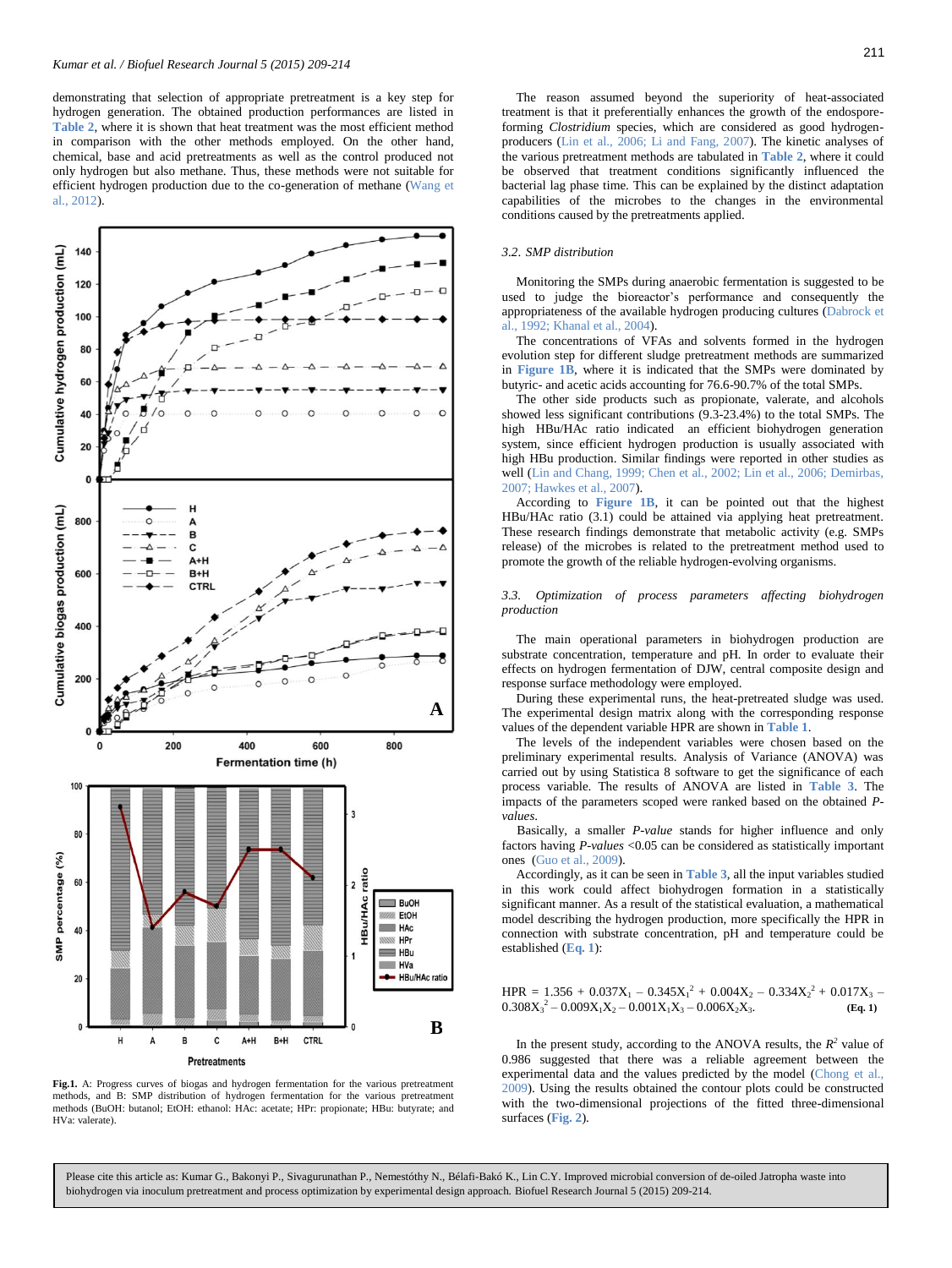**Table 2.** 

Biogas production performance under various pretreatment conditions.

212

| <b>Pretreatments</b> | Final pH | Total biogas (mL) | Cumulative $H$ , $(mL)$ | Cumulative $CH4(mL)$ | $HPR_{\text{max}}$<br>$(L H2/L-d)$ | $HY_{max}$<br>(mL $H_2/g$ VS) | $MPR_{max}$<br>$(L CHa/L-d)$           | $MY_{max}$<br>(mL CH <sub>4</sub> /g VS) | $\lambda(h)$ |                  |
|----------------------|----------|-------------------|-------------------------|----------------------|------------------------------------|-------------------------------|----------------------------------------|------------------------------------------|--------------|------------------|
|                      |          |                   |                         |                      |                                    |                               |                                        |                                          | Н,           | CH <sub>4</sub>  |
| <b>CTRL</b>          | 6.8      | 764.5             | 98.5                    | 258.5                | 0.35                               | 13.1                          | 0.09                                   | 34.5                                     | 0.4          | 114              |
| $\mathbf{A}$         | 6.7      | 267.0             | 40.5                    | 86.1                 | 0.12                               | 5.4                           | 0.02                                   | 11.5                                     | 6            | 66               |
| B                    | 6.5      | 566.0             | 55.3                    | 242.0                | 0.18                               | 7.4                           | 0.12                                   | 32.3                                     |              | 159              |
| $\mathbf{C}$         | 6.4      | 699.0             | 69.3                    | 239.9                | 0.23                               | 9.2                           | 0.09                                   | 33.0                                     | 3            | 120              |
| $A+H$                | 5.4      | 379.5             | 133.2                   | <b>ND</b>            | 0.25                               | 17.8                          | <b>ND</b>                              | <b>ND</b>                                | 29           | <b>ND</b>        |
| $B+H$                | 5.8      | 384.0             | 116.0                   | <b>ND</b>            | 0.29                               | 15.5                          | <b>ND</b>                              | <b>ND</b>                                | 27           | <b>ND</b>        |
| H                    | 5.4      | 287.5             | 149.5                   | <b>ND</b>            | 0.36                               | 20.0                          | <b>ND</b>                              | <b>ND</b>                                | 37           | <b>ND</b>        |
| $A: \text{Acid}$     |          | B: Base           | $C:$ Chemical           | H: Heat treatment    |                                    |                               | $HY: expressed in terms of VS_{added}$ |                                          |              | ND: not detected |

**Table 3.** 

ANOVA table for hydrogen production rate (HPR).

| Response variable: HPR $(L H_2/L-d)$ |         |                |         |          |         |  |  |
|--------------------------------------|---------|----------------|---------|----------|---------|--|--|
| Factor                               | SS      | df             | MS      | F-value  | P-value |  |  |
| $X_1$                                | 0.019   | $\mathbf{1}$   | 0.019   | 11.608   | 0.027   |  |  |
| $X_1^2$                              | 1.622   | 1              | 1.622   | 1014.016 | < 0.001 |  |  |
| $X_2$                                | < 0.001 | 1              | < 0.001 | 0.150    | 0.718   |  |  |
| $X_2^2$                              | 1.524   | $\mathbf{1}$   | 1.524   | 952.582  | < 0.001 |  |  |
| $X_3$                                | 0.004   | 1              | 0.004   | 2.392    | 0.197   |  |  |
| $X_3^2$                              | 1.292   | $\mathbf{1}$   | 1.292   | 807.396  | < 0.001 |  |  |
| $X_1X_2$                             | 0.001   | 1              | 0.001   | 0.383    | 0.570   |  |  |
| $X_1X_3$                             | < 0.001 | $\mathbf{1}$   | < 0.001 | 0.008    | 0.934   |  |  |
| $X_2X_3$                             | < 0.001 | 1              | < 0.001 | 0.195    | 0.681   |  |  |
| Pure Error                           | 0.006   | $\overline{4}$ | 0.002   |          |         |  |  |
| <b>Total SS</b>                      | 3.506   | 18             |         |          |         |  |  |

SS : sum of squares df : degree of freedom MS : mean square

These graphs were intended to illustrate the effects of two independent variables on HPR while keeping the level of the third factor at its center value (**Fig. 2A-C**). As it appears in **Figure 2A-C**, all the contour plots demonstrated a round ridge running around the center point implying that the interactions between the factors had only low importance (Kim et al., 2004). This is confirmed by the data presented in **Table 3** as well, where it can be observed that the interactive effects  $(X_1X_2, X_1X_3, X_2X_3)$  are insignificant (*P-value*>0.05).

Moreover, it is to be concluded that the maximum HPR value could be achieved within the design boundaries. Hence, the optimal conditions yielding the highest HPR could be derived by RSM as follows: substrate concentration of 205 g/L, initial pH of 6.53 and temperature of 55.1  $^{\circ}$ C, where peak HPR value of 1.36 L  $H<sub>2</sub>/L$ -d was estimated.

Although experimental design methods have definite benefits, the statistically estimated optimum conditions need to be validated (Mu et al., 2006). Under the predicted optimal conditions, the HPR value was found as 1.42±0.03 LH2/L-d. This proved that the actual optimal HPR satisfactorily matched its statistically-forecasted value  $(1.36 \text{ L H}_2/\text{L-d})$ with only 4% difference between them. Therefore, the results obtained confirmed the feasibility of using the experimental design and RSM for biohydrogen process development.



and temperature on hydrogen production rate (HPR), (substrate concentration: 200 g/L), (C) Contour plots showing the effects of temperature and substrate concentration on hydrogen production<br>rate (HPR) (pH·6.5) Fig.2. (A) Contour plots showing the effects of initial pH and substrate concentration on hydrogen production rate (HPR), (temperature: 55 °C), (B) Contour plots showing the effects of initial pH rate (HPR), (pH: 6.5).

Please cite this article as: Kumar G., Bakonyi P., Sivagurunathan P., Nemestóthy N., Bélafi-Bakó K., Lin C.Y. Improved microbial conversion of de-oiled Jatropha waste into biohydrogen via inoculum pretreatment and process optimization by experimental design approach. Biofuel Research Journal 5 (2015) 209-214.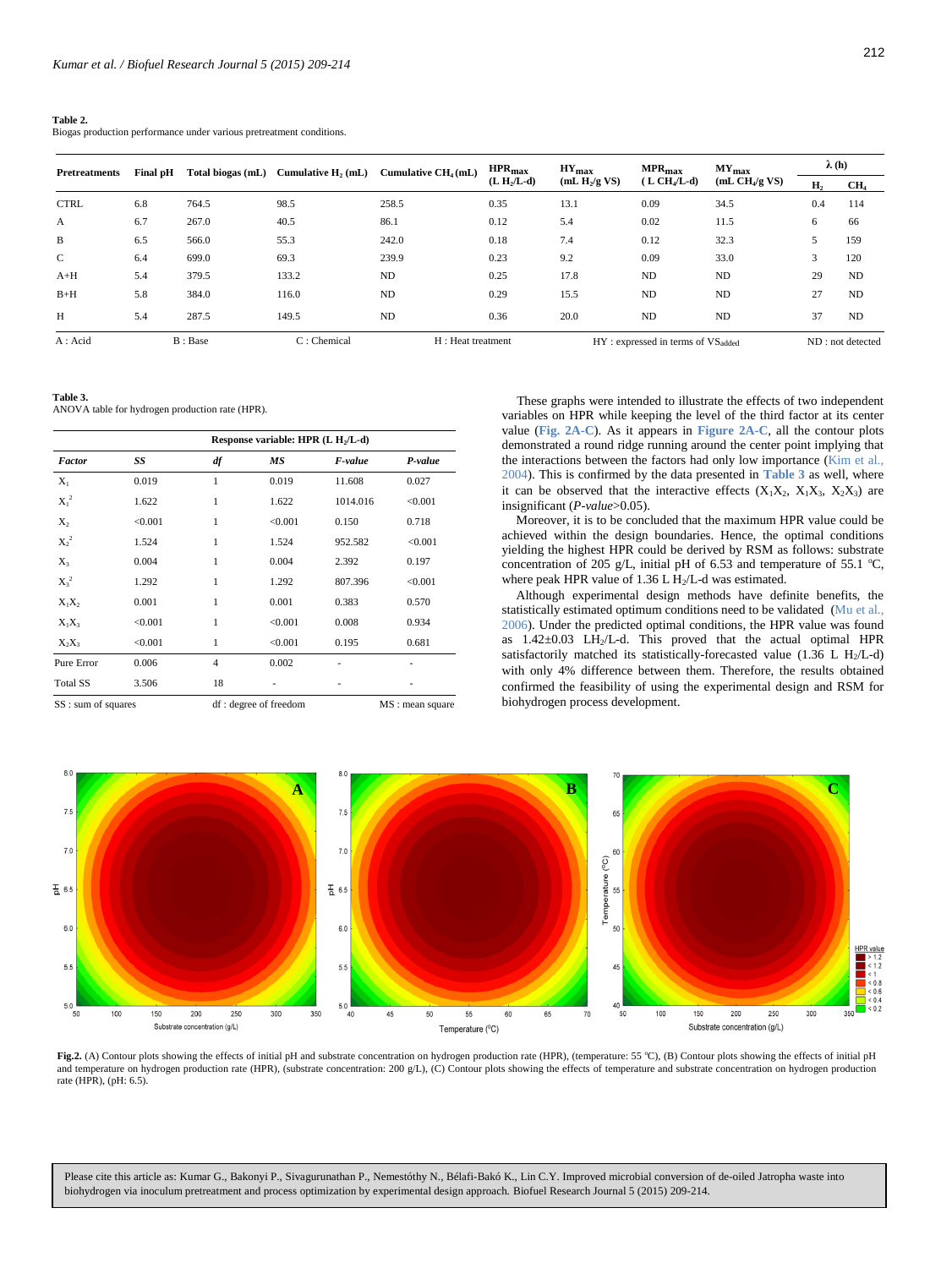#### **Table 4.**

Comparison of the results with relevant literature data.

|                                                             | Inoculum                                 | <b>Range studied</b>                                |                               |             |                                               |                                     |                                         |
|-------------------------------------------------------------|------------------------------------------|-----------------------------------------------------|-------------------------------|-------------|-----------------------------------------------|-------------------------------------|-----------------------------------------|
| <b>Substrates</b>                                           |                                          | <b>Substrate</b><br><b>Concentration index</b>      | <b>Temperature</b><br>$(^0C)$ | pH          | <b>Optimal conditions</b>                     | <b>Hydrogen</b><br>production index | <b>References</b>                       |
| Glucose                                                     | Potato & soybean oil<br>soil, HT-Compost | 1.5-44.8 g COD/L                                    | <b>NA</b>                     | $4.5 - 7.5$ | SC:7.5 g COD/L, T:NS, pH:5.5                  | $HPR:74.7 mL/L-h$                   | Van Ginkel et al., 2001                 |
| <b>POME</b>                                                 | C. butyricum EB6                         | 60-100 g COD/L                                      | $32 - 42$                     | $5.3 - 6.7$ | SC: 94 g COD/L, T: $36^{\circ}$ C, pH:6.05    | HPR: 849.5 mL/h                     | Chong et al., 2009                      |
| Sucrose                                                     | HT-sludge                                | 10-30 g COD/L                                       | <b>NA</b>                     | $5.5 - 8.5$ | SC:20g COD/L, T:NS, pH:7.5                    | $HPR:745$ mL/L-h                    | Wang et al., 2006                       |
| Mushroom waste                                              | HT-cow dung                              | NA                                                  | <b>NA</b>                     | NA          | SC: 20 g COD/L, T: 55 °C, pH:8.0 <sup>a</sup> | $HY: 0.68$ mol/g COD                | Lay et al., 2012                        |
| <b>DJW</b>                                                  | HT-Sludge                                | 40-240 $g/L$                                        | $45 - 65$                     | $5.5 - 7.5$ | SC: 205 g/L, T:55 °C, pH:6.5                  | HPR: $59.2$ mL/L-h                  | This study                              |
| DJW: De-oiled Jatropha Waste<br>T : temperature (in $^0C$ ) |                                          | POME : palm oil mill effluent<br>NA : not available |                               |             | HT: heat treated<br>a: given values           |                                     | SC: substrate concentration (specified) |

A comparison with other works focusing on substrate concentration, temperature and pH for enhanced biohydrogen production is given in **Table 4.** As a conclusion, it can be pointed out that most of these investigations were performed using the classic, so-called "one-factor-at-a-time" method. On the other hand, only a few studies were dedicated to the experimental design. The optimum value obtained in the current research is quite comparable with the results of other reports employing complex (lignocellulosic) substrate materials.

#### *3.4. Microbial community pattern*

The DGGE profile obtained using the bacterial primer set EUB968gc– UNIV1392r revealed the structural composition of the microbial communities based on the V6 region of the 16s rRNA. The DGGE profile of the hydrogen producing microbial community using DJW under optimal condition are depicted in **Figure 3A.** As shown, four individual distinct bands patterns representing four different strains were observed. The phylogenetic tree distribution was established using the bootstrap neighbor joining method (Saitou and Nei, 1987) as shown in **Figure 3B**.

The microbial load in the seed inocula enriched with de-oiled Jatropha waste was made up by *Clostridium sp.*, and *Lactobacillus sp*. According to the major bands shown in **Figure 3A**, *Clostridium sp.* was the most abundant followed by *Bacillus sp.* The bacterial species *C. thermopalmarium*, *C. thermobutyricum,* and *B. ginsengihumi* were previously reported as potential hydrogen producing bacteria ( Wiegel et al., 1989; Geng et al., 2010; Walton et al., 2010). *Clostridium Sp.*, a low G+ C content bacterium, is known to generate hydrogen along with butyrate and acetate as major SMPs (Chen et al., 2002; Levin et al., 2004).

In addition, *C. thermopalamarium* was reported to efficiently utilize cellulose (a major component of the DJW) to produce hydrogen. Moreover, *Bacillus sp.* was also reported to produce lactic acid from hemicellulose extracts (Walton et al., 2010). The inoculum source i.e. the sewage sludge selected in the present study was a rich source of hemicelluloytic and cellulolytic bacteria (Sleat et al., 1984).

Under the optimum conditions employed in the present study, *Clostridium sp.* and *Bacillus sp.* were the predominant microorganisms. while the former was more abundant. *Clostridium* species are known hydrogen producers with butyrate type fermentation in which acetic acid and alcohols are the minor metabolites (Levin et al., 2004). This was in agreement with the results of the SMPs analysis, suggesting that butyrate was the major metabolite observed during the fermentation, followed by acetic acid and ethanol. The PCR-DGGE based sequence analysis also revealed the presence of dominant butyrate-mediated hydrogen-producing bacteria present in the mixed cultures.

#### **4. Conclusion**

Various sludge pretreatment methods were tested for biohydrogen production using de-oiled Jatropha waste as feedstock. It turned out that among the methods studied, heat pretreatment was most effective in order to enrich efficient hydrogen-producing microorganisms. Moreover, central composite design was successfully used for the optimization of the most crucial operational parameters. The distribution pattern of the SMPs showed that the fermentation mainly followed the acetate-butyrate pathway. Moreover, PCR-DGGE results revealed that *Clostridium* sp. were majorly present under the optimal conditions.



the mixed cultures. The tree was constructed based on maximum composite likelihood method using the neighbor-joining algorithm with 1,000 bootstrapping. *E.coli* was selected as the outgroup **Fig.3.** A: The DGGE profile of the hydrogen-producing microbial community under optimum conditions using DJW, and B: Phylogenetic tree showing the relatedness of the sequences identified in species. The scale bar represents 0.1 substitutions per nucleotide position. Numbers at the nodes are the bootstrap values.

Please cite this article as: Kumar G., Bakonyi P., Sivagurunathan P., Nemestóthy N., Bélafi-Bakó K., Lin C.Y. Improved microbial conversion of de-oiled Jatropha waste into biohydrogen via inoculum pretreatment and process optimization by experimental design approach. Biofuel Research Journal 5 (2015) 209-214.